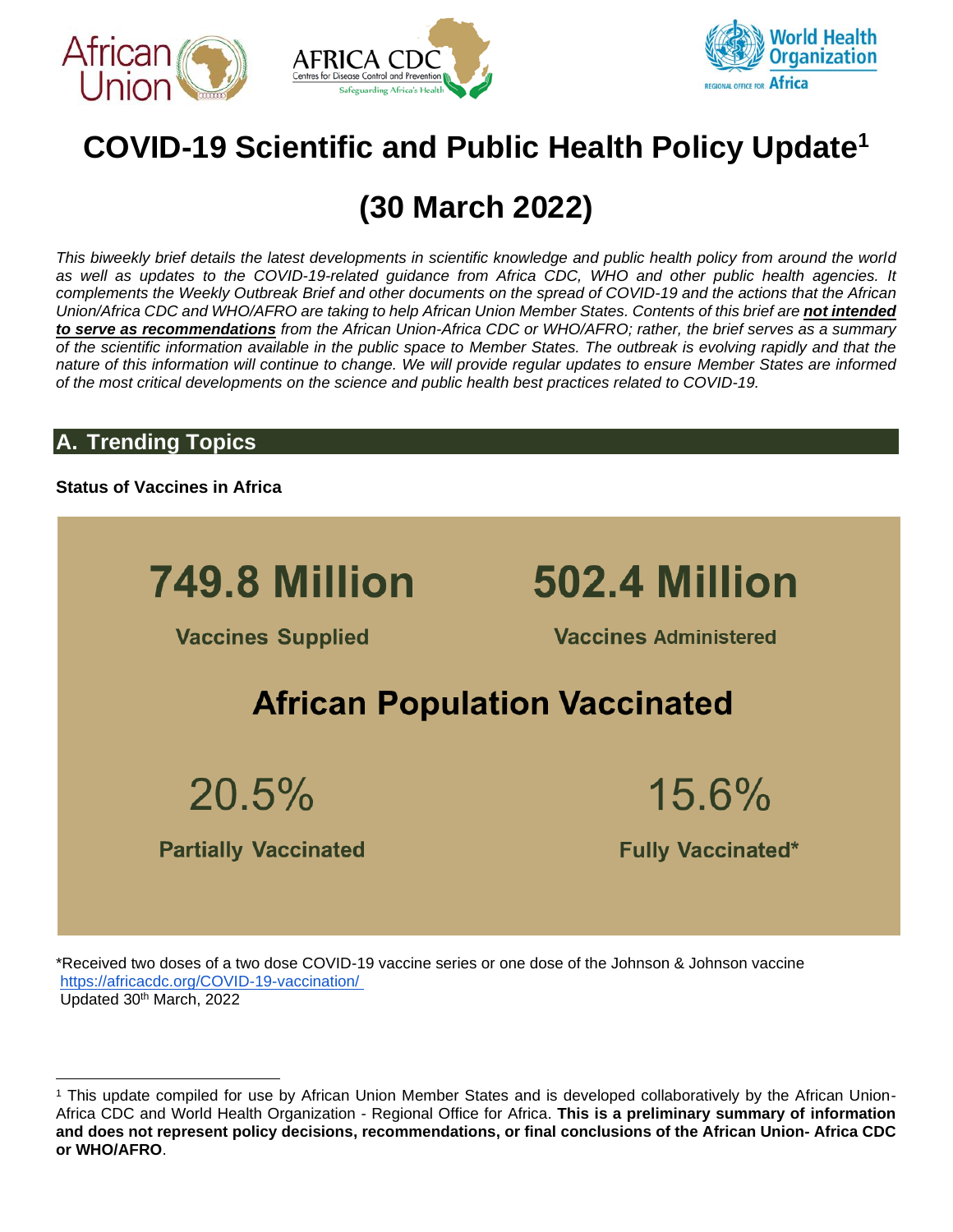





## **Variants of Concern (VOC)**

The Omicron variant (B.1.1.529), first reported in South Africa on 24<sup>th</sup> November 2021, has spread to 198 countries/territories/areas worldwide. As of 30 March 2022, 43 (78.2%) of the 55 Member States in Africa have reported this variant. For more information visit [https://africacdc.org/institutes/africa-pathogen-genomics](https://africacdc.org/institutes/africa-pathogen-genomics-initiative/)[initiative/.](https://africacdc.org/institutes/africa-pathogen-genomics-initiative/)



Updated 30th March, 2022

## **B. New guidelines and resources**

## **Since 15th March 2022,**

- Africa CDC<sup>2</sup> has published new guidance and resources on:
	- o [Outbreak Brief 114: Coronavirus Disease 2019 \(COVID-19\) Pandemic](https://africacdc.org/download/outbreak-brief-114-coronavirus-disease-2019-covid-19-pandemic/)
- U.S. CDC<sup>3</sup> has published new guidance and resources on:
	- o [Guidance for Reporting SARS-CoV-2 Sequencing Results](https://www.cdc.gov/coronavirus/2019-ncov/lab/resources/reporting-sequencing-guidance.html)
- WHO<sup>4</sup> has published new guidance and resources on:

<sup>4</sup> WHO: World Health Organization

<sup>2</sup> Africa CDC: Africa Centres for Disease Control and Prevention

<sup>3</sup> U.S. CDC: United States Centers for Disease Control and Prevention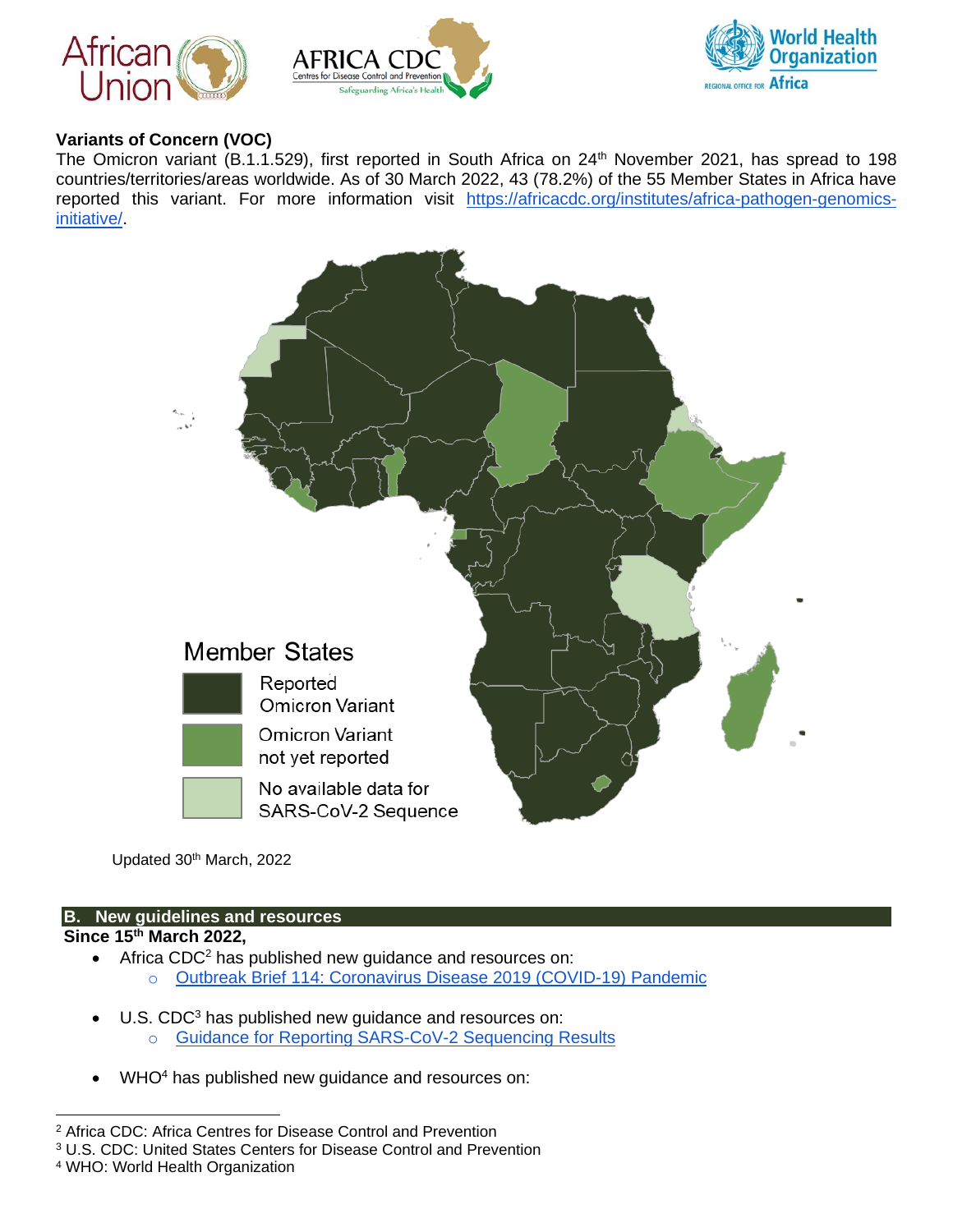





- o [Global genomic surveillance strategy for pathogens with pandemic and epidemic potential,](https://www.who.int/publications/i/item/9789240046979)  [2022–2032](https://www.who.int/publications/i/item/9789240046979)
- o Global workshop on enhancing sequencing to monitor SARS-CoV-2 evolution: report of a virtual [meeting](https://www.who.int/publications/i/item/9789240041486)
- o [Interim recommendations for use of the inactivated](https://www.who.int/publications/i/item/WHO-2019-nCoV-vaccines-SAGE_recommendation-Sinovac-CoronaVac-2021.1) COVID-19 vaccine, CoronaVac, developed [by Sinovac](https://www.who.int/publications/i/item/WHO-2019-nCoV-vaccines-SAGE_recommendation-Sinovac-CoronaVac-2021.1)
- o [Interim recommendations for use of the inactivated COVID-19 vaccine BIBP developed by](https://www.who.int/publications/i/item/WHO-2019-nCoV-vaccines-SAGE-recommendation-BIBP)  [China National Biotec Group \(CNBG\), Sinopharm](https://www.who.int/publications/i/item/WHO-2019-nCoV-vaccines-SAGE-recommendation-BIBP)
- o [Interim recommendations for use of the Bharat Biotech BBV152 COVAXIN® vaccine against](https://www.who.int/publications/i/item/WHO-2019-nCoV-vaccines-SAGE-recommendation-bbv152-covaxin)  [COVID-19](https://www.who.int/publications/i/item/WHO-2019-nCoV-vaccines-SAGE-recommendation-bbv152-covaxin)
- $\bullet$  U.S. FDA<sup>5</sup> has issued press releases on:
	- o On 29<sup>th</sup> March, FDA Authorises Second Booster Dose of Two COVID-19 Vaccines for Older [and Immunocompromised Individuals](https://www.fda.gov/news-events/press-announcements/coronavirus-covid-19-update-fda-authorizes-second-booster-dose-two-covid-19-vaccines-older-and)
	- $\circ$  On 25<sup>th</sup> March, FDA announced the COVID-19 treatment sotrovimab is no longer authorized [for use at this time in the U.S. Health and Human Services \(HHS\) regions 1 and 2 due to the](https://www.fda.gov/drugs/drug-safety-and-availability/fda-updates-sotrovimab-emergency-use-authorization)  [high frequency of the Omicron BA.2 sub-variant](https://www.fda.gov/drugs/drug-safety-and-availability/fda-updates-sotrovimab-emergency-use-authorization)
	- $\circ$  On 16<sup>th</sup> March, the FDA issued an emergency use authorisation for PHASE Scientific [International, Ltd.'s INDICAID COVID-19 Rapid Antigen At-Home Test](https://www.fda.gov/media/156956/download)
	- $\circ$  As of 29<sup>th</sup> March, 425 tests and sample collection devices are authorised by the FDA under [emergency use authorisations](https://www.fda.gov/news-events/press-announcements/fda-roundup-march-29-2022)
- ECDC<sup>6</sup> has issued new resources on:
	- o [Guidance for the prevention and control of COVID-19 in temporary reception centres in the](https://www.ecdc.europa.eu/en/publications-data/guidance-prevention-control-covid-19-temporary-reception-centres-people-fleeing-ukraine)  [context of the large numbers of people fleeing Ukraine](https://www.ecdc.europa.eu/en/publications-data/guidance-prevention-control-covid-19-temporary-reception-centres-people-fleeing-ukraine)
	- $\circ$  [Analysis of COVID-19 contact tracing data from Ireland, Italy and Spain –](https://www.ecdc.europa.eu/en/publications-data/analysis-covid-19-contact-tracing-data-ireland-italy-and-spain-2020-data) 2020 data
- $UKHSA<sup>7</sup>$  has issued new quidance and press releases on:
	- o [COVID-19: adult surveillance](https://www.gov.uk/guidance/covid-19-adult-surveillance)
	- o [National protocol for COVID-19 Vaccine AstraZeneca \(ChAdOx1-S \[recombinant\]\)](https://www.gov.uk/government/publications/national-protocol-for-covid-19-vaccine-astrazeneca-chadox1-s-recombinant)
	- o [National protocol for Comirnaty® 30microgram/dose COVID-19 mRNA vaccine](https://www.gov.uk/government/publications/national-protocol-for-comirnaty-covid-19-mrna-vaccine)
	- o [National protocol for Spikevax \(formerly COVID-19 Vaccine Moderna\)](https://www.gov.uk/government/publications/national-protocol-for-covid-19-vaccine-moderna)
	- o [COVID-19 vaccination: British Sign Language resources](https://www.gov.uk/government/publications/covid-19-vaccination-british-sign-language-resources)

## **Scientific updates**

Basic Science

- This [case report](https://www.nature.com/articles/s41467-022-29104-y?s=08) from the United States presents a 70-year-old woman with Stage IV Non-Hodgkin's lymphoma (NHL) who developed an indolent, protracted course of SARS-CoV-2 infection. Remdesivir therapy alleviated symptoms and produced a transient virologic response, but her course was complicated by recrudescence of high-grade viral shedding. Whole genome sequencing identified a mutation, E802D, in the nsp12 RNA-dependent RNA polymerase, which was not present in pretreatment specimens. In vitro experiments demonstrated that the mutation conferred a ~6-fold increase in remdesivir  $IC_{50}$  but resulted in a fitness cost in the absence of remdesivir. Sustained clinical and virologic response was achieved after treatment with casirivimab-imdevimab. Their findings illustrate the importance of monitoring for remdesivir resistance and the potential benefit of combinatorial therapies in immunocompromised patients with SARS-CoV-2 infection.
- This [study](https://www.thelancet.com/journals/lanres/article/PIIS2213-2600(22)00060-1/fulltext#%20) in Germany analysed fetal magnetic resonance imaging (MRI) data from 34 pregnant women with mild symptoms of PCR-proven SARS-CoV-2 infection. Lung volume was assessed as a measure of pulmonary fetal lung growth. Normalised fetal lung volume was significantly reduced

<sup>5</sup> U.S. FDA: United States Food and Drug Administration

<sup>6</sup> ECDC: European Centre for Disease Prevention and Control

<sup>7</sup> UKHSA: United Kingdom Health Security Agency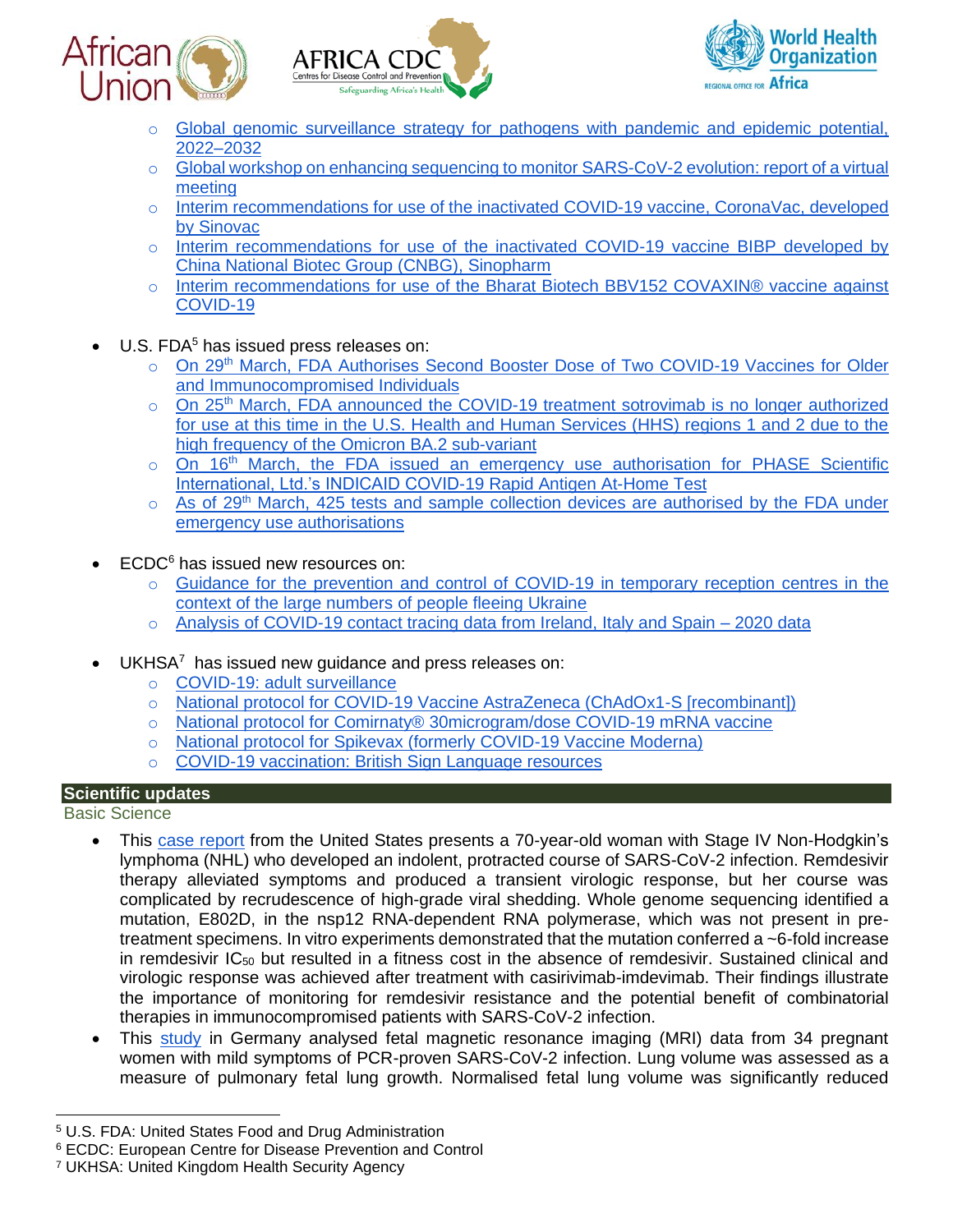





compared with age-adjusted reference values, in the absence of structural abnormalities or organ infarction, and was unexplained by differences in somatic growth (84% vs 24% of 50th percentile reference; *p*<0.0001). The timepoint of infection showed significant effects on fetal lung growth, with reduced lung volumes observed with SARS-CoV-2 infections acquired during the third trimester (69% vs 91% of 50th percentile reference in the first or second trimester;  $p=0.0249$ ).

• This [retrospective study](https://www.nejm.org/doi/full/10.1056/NEJMc2201607) in Austria performed neutralisation assays against six SARS-CoV-2 variants in serum samples obtained from persons who had recovered from infection with the Omicron BA.1 variant, with or without preexisting SARS-CoV-2 immunity. They found that neutralising antibody (nAb) titers against all the variants were high among vaccinated persons after Omicron BA.1 breakthrough infection and among vaccinated or unvaccinated persons who had previous infection with the wild-type, Alpha, or Delta variant before infection with Omicron BA.1. Mean nAb titers against the Omicron BA.1 variant were lower than those against the other variants among previously vaccinated persons but were similar to those against the other variants among unvaccinated persons who had had infection with the wild-type, alpha, or delta variant before infection with the omicron BA.1 variant. In contrast, samples obtained from unvaccinated persons who had not had previous SARS-CoV-2 infection before infection with the omicron BA.1 variant contained mainly nAbs against omicron BA.1 and only occasionally contained nAbs against the other variants. These findings support the hypothesis that omicron BA.1 is an extremely potent immune-escape variant, showing limited cross-reactivity with earlier variants.

#### **Vaccines**

- This [prospective cohort study](https://bmcmedicine.biomedcentral.com/articles/10.1186/s12916-022-02342-z) in Malawi assessed the dynamics of anti-Spike antibodies in 52 adults with prior SARS-CoV-2 infection and determined the effect of subsequent COVID-19 vaccination with ChAdOx nCov-19 in 12 of these adults. The patients were recruited during the first two epidemic waves and followed up every 30 days for a maximum of 270 days. They found that antibody pseudovirus neutralisation activity following SARS-CoV-2 infection wanes within 6 months post laboratoryconfirmed diagnosis of mild/moderate COVID-19 (30–60 days vs. 210–270 days; Log ID $_{50}$  6.8 vs. 5.3, *p* = 0.0093). High concentrations of binding anti-Spike and anti-RBD IgG antibodies were associated with the presence of pseudovirus neutralisation activity in convalescent serum  $(p < 0.0001)$ . Vaccination with a single dose of the AstraZeneca COVID-19 vaccine following mild/moderate SARS-CoV-2 infection induced a 2 to 3-fold increase in anti-Spike and -RBD IgG levels 30 days postvaccination (both, *p* < 0.0001). The anti-RBD IgG antibodies from these vaccinated individuals were broadly cross-reactive against multiple variants of concern and had neutralisation potency against original D614G, beta, and delta variants.
- This [cohort study](https://jamanetwork.com/journals/jamanetworkopen/fullarticle/2790204?resultClick=1) in the United States assessed the association between receiving the Ad26.COV2.S vaccine and COVID-19–related infections and hospitalisations before and during the Delta variant surge. The study included 422,034 vaccinated and 1,645,397 unvaccinated adults matched by date, location, age, sex, and comorbidity index. Vaccine effectiveness (VE) was estimated to be 76% (95% CI, 75%-77%) for COVID-19 infection and 81% (95% CI, 78%-82%) for COVID-19–related hospitalisation for at least 180 days after vaccination before and during the Delta variant surge. VE for COVID-19 infection was higher in patients younger than 65 years (VE=78%; 95% CI, 77%-79%) and lower in immunocompromised patients (VE=64%; 95% CI, 59%-68%).
- This [cohort study](https://jamanetwork.com/journals/jamanetworkopen/fullarticle/2790206?resultClick=1) in Singapore compared the incidence rates and clinical characteristics of cerebral venous thrombosis (CVT) following either SARS-CoV-2 infection or mRNA-based SARS-CoV-2 vaccination. The study involved 62,447 individuals with SARS-CoV-2 infection and 3,006,662 individuals who received mRNA-based SARS-CoV-2 vaccines (BNT162b2 or mRNA-1273). The authors identified 6 and 9 CVT cases in the SARS-CoV-2 and vaccine groups, respectively. The crude incidence rate (IR) of CVT after SARS-CoV-2 infections was 83.3 per 100 000 person-years (95% CI, 30.6-181.2 per 100 000 person-years) and 2.59 per 100 000 person-years (95% CI, 1.19-4.92 per 100 000 person-years) after mRNA-based SARS-CoV-2 vaccination. Six (66.7%) received BNT162b2 vaccine and 3 (33.3%) received mRNA-1273 vaccine. The crude incidence rate ratio (IRR) of CVT hospitalisations with SARS-CoV-2 infection compared with those who received mRNA SARS-CoV-2 vaccination was 32.1 (95% CI, 9.40-101; *p* < .001). These findings suggest that the risk of CVT after SARS-CoV-2 infection is higher than after mRNA-based SARS-CoV-2 vaccination.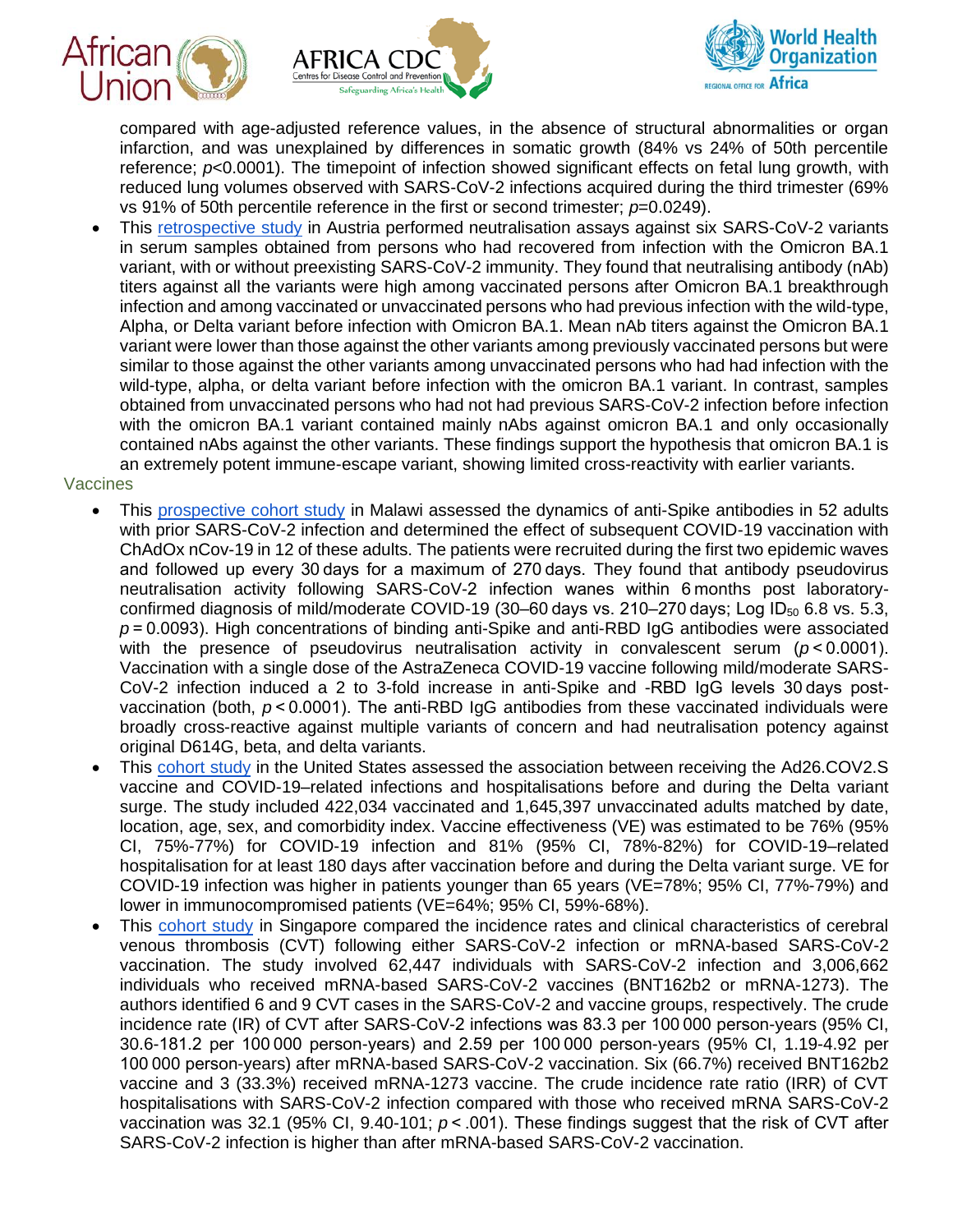





• This [population-based retrospective cohort study](https://jamanetwork.com/journals/jama/fullarticle/2790607?resultClick=1) in Canada evaluated the peripartum outcomes following COVID-19 vaccination during pregnancy. Among 97,590 individuals (mean [SD] age, 31.9 [4.9] years), 22,660 (23%) received at least 1 dose of COVID-19 vaccine during pregnancy (63.6% received dose 1 in the third trimester; 99.8% received an mRNA vaccine). Compared with vaccination after pregnancy and remaining unvaccinated, COVID-19 vaccination during pregnancy was not significantly associated with increased risk of postpartum hemorrhage (incidence: 3.0% vs 3.0%; aRR, 0.91 [95% CI, 0.82-1.02]), chorioamnionitis (0.5% vs 0.5%; aRR, 0.92 [95% CI, 0.70-1.21]), cesarean delivery (30.8% vs 32.2%; aRR, 0.92 [95% CI, 0.89-0.95]), neonatal intensive care unit admission (11.0% vs 13.3%; aRR, 0.85 [95% CI, 0.80-0.90]), or low Apgar score (1.8% vs 2.0%; aRR, 0.84 [95% CI, 0.73-0.97]).

## **Diagnostics**

This [retrospective comparative effectiveness study](https://jamanetwork.com/journals/jamanetworkopen/fullarticle/2790263?resultClick=1) in the United States assessed the performance of an employee screening program using single vs repeated antigen tests compared with RT-qPCR among asymptomatic individuals. A total of 179,127 rapid SARS-CoV-2 antigen tests were performed, with a 0.35% positivity rate. Of 623 total positive test results, 238 (38%) were confirmed to be true positive and 385 (62%) false positive by RT-qPCR. Of the 623 tests with positive results, 569 (91%) were followed by a second rapid antigen test. Of 224 sets of tests with concordant results, RT-qPCR results were positive for 207 (92%). When the result of the first antigen test was positive and the result of the second antigen test was negative ( $n = 345$ ), RT-qPCR results were negative for 328 (95%). The overall estimated accuracy of a second antigen test was 94%. These findings may have important implications for how rapid antigen tests can be deployed for more accurate results, especially in a setting where the time to results is important and where widespread PCR testing may be cost prohibitive.

#### Care and Treatment

- This [randomised clinical trial](https://jamanetwork.com/journals/jama/fullarticle/2790246?resultClick=1) across 57 sites in Brazil, Canada, Peru, Spain, and the United States of America evaluated the efficacy and adverse events of sotrovimab in preventing progression of mild to moderate COVID-19 to severe disease. The study enrolled 1,057 participants who were randomised (1:1) to receive an intravenous infusion with 500 mg of sotrovimab (n = 528) or a placebo (n = 529). Allcause hospitalisation lasting longer than 24 hours or death was significantly reduced following the infusion of sotrovimab (6/528 [1%]) vs placebo (30/529 [6%]) (adjusted relative risk [RR], 0.21 [95% CI, 0.09 to 0.50]; absolute difference, –4.53% [95% CI, –6.70% to –2.37%]; *p*< .001). Four of the 5 secondary outcomes were statistically significant in favor of sotrovimab, including reduced emergency department visits, hospitalisation, progression to severe or critical respiratory COVID-19, and death.
- This [blinded, placebo-controlled randomised clinical trial](https://jamanetwork.com/journals/jamanetworkopen/fullarticle/2790162?resultClick=1) in the United States assessed the efficacy of losartan on lung injury in hospitalised patients with COVID-19. The study enrolled 205 patients across 13 hospitals. Patients were assigned to receive losartan 50 mg (n=101) orally twice daily or placebo (n=104) for 10 days or until hospital discharge. The primary outcome was the imputed arterial partial pressure of oxygen to fraction of inspired oxygen ( $PaO<sub>2</sub>:FiO<sub>2</sub>$ ) ratio at 7 days. Compared with placebo, losartan did not significantly affect PaO<sub>2</sub>:FiO<sub>2</sub> ratio at 7 days (difference, -24.8 [95%, -55.6 to 6.1]; *p* = .12). Secondary outcomes, including ventilator-free days and mortality, were unaffected. However, patients treated with losartan had fewer vasopressor-free days than placebo (median [IQR], 9.4 [9.1- 9.8] vasopressor-free days vs 8.7 [8.2-9.3] vasopressor-free days). These findings may have implications for ongoing clinical trials.
- This [meta-analysis](https://jamanetwork.com/journals/jamanetworkopen/fullarticle/2790173?resultClick=1) of 12 randomised clinical trials evaluated the association between regional prevalence of strongyloidiasis and ivermectin trial results for the outcome of COVID-19 mortality. A total of 3,901 patients were included in the analysis. Four trials (33%) took place in regions of high strongyloidiasis prevalence and 8 (67%) trials took place in regions of low strongyloidiasis prevalence. Ivermectin trials that took place in areas of high regional strongyloidiasis prevalence were associated with a significantly decreased relative risk of mortality (RR, 0.25 [95% CI, 0.09-0.70]; *p*= .008). The meta-regression analysis revealed an RR decrease of 38.83% (95% CI, 0.87%-62.25%) for each 5% increase in strongyloidiasis prevalence. These findings suggest that strongyloidiasis prevalence interacts with the relative risk of mortality in ivermectin trial results. No evidence was found to support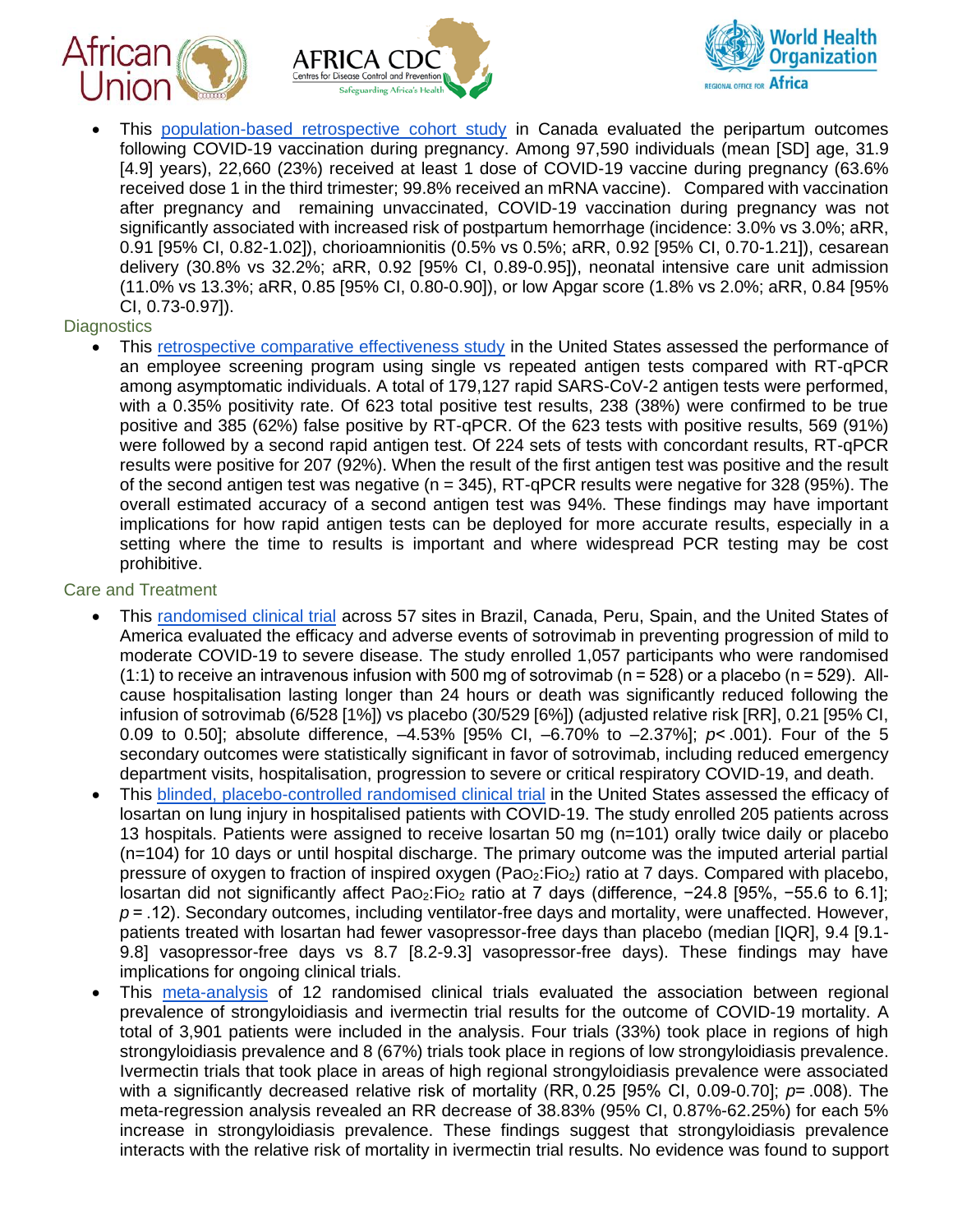





the role of ivermectin in preventing mortality in patients with COVID-19 in regions where strongyloidiasis is not endemic.

- This [cohort study](https://jamanetwork.com/journals/jamanetworkopen/fullarticle/2790439?resultClick=1) in the United States assessed whether early aspirin use is associated with lower risk of in-hospital mortality in patients with moderate COVID-19 compared to patients who did not receive aspirin. The study involved 112,269 hospitalised patients with moderate COVID-19 across 64 health systems. The overall in-hospital mortality was 10.9%. The 28-day in-hospital mortality was significantly lower in those who received aspirin (odds ratio [OR], 0.85; 95% CI, 0.79-0.92). The rate of pulmonary embolism was also significantly lower in patients who received aspirin (OR, 0.71; 95% CI, 0.56-0.90). The benefit was greatest among patients older than 60 years (61-80 years: OR, 0.79; 95% CI, 0.72- 0.87; and >80 years: OR, 0.79; 95% CI, 0.69-0.91) and patients with comorbidities (1 comorbidity: OR, 0.68; 95% CI, 0.55-0.83; 2 comorbidities: OR, 0.80; 95% CI, 0.69-0.93; 3 comorbidities: OR, 0.78; 95% CI, 0.68-0.89; >3 comorbidities; OR, 0.74; 95% CI, 0.66-0.84).
- This [case report](https://www.ncbi.nlm.nih.gov/pmc/articles/PMC8931151/) from the United States presents a 48-year-old African American male who was diagnosed with Graves' disease (hyperthyroidism) after being admitted to the hospital for complaints of cough, fatigue, and palpitations. He tested positive for SARS-CoV-2 and was found to have suppressed thyroid-stimulating hormone (TSH) and an elevated free T4. The patient had no prior history of thyroid disease. The patient was initially diagnosed with viral thyroiditis and was discharged with a prescription of prednisone. However, he was found to have positive thyroid-stimulating immunoglobulin (TSI) and a diffuse increase in flow on doppler ultrasound of the thyroid. Subsequently, the patient was started on anti-thyroid medications with significant improvement. This case may alert clinicians to think of the possibility of SARS-CoV-2-induced autoimmune hyperthyroidism in patients presenting with hyperthyroidism post-COVID.

## Epidemiology

- This [cross-sectional study](https://www.ncbi.nlm.nih.gov/pmc/articles/PMC8905322/) in South Africa estimated the prevalence of long COVID in mild COVID-19 patients, documented the impact of COVID-19 on 174 patients' well-being, work, and access to long COVID treatment. The authors found that 60% of patients with mild COVID-19 had ≥ 1 long COVID symptom, while 35% had ≥ 3 ongoing symptoms for two months. Fatigue (35%) and dyspnoea (20%) were the most common symptoms. The findings revealed that 52% of employed patients missed work and 25% of patients self-reported non-recovery from their COVID-19 infection. Moreover, 24% of patients consulted a clinician for long COVID, but only 7% of patients received long COVID care in the public sector. The findings suggest that there is a great need for long COVID treatment in public healthcare services.
- This [population-based cohort study](https://jamanetwork.com/journals/jamainternalmedicine/fullarticle/2790318?resultClick=1) of 43,886 pregnant women in the United States assessed the risk of perinatal complications associated with SARS-CoV-2 infection and described factors associated with hospitalisation. Individuals with SARS-CoV-2 infection had higher risk for severe maternal morbidity (hazard ratio [HR], 2.45; 95% CI, 1.91-3.13), preterm birth (<37 weeks; HR, 2.08; 95% CI, 1.75-2.47), and venous thromboembolism (HR, 3.08; 95% CI, 1.09-8.74) than pregnant women without SARS-CoV-2 after adjusting for demographic characteristics, comorbidities, and smoking status. SARS-CoV-2 infection was also associated with increased risk of medically indicated preterm birth (HR, 2.56; 95% CI, 2.06-3.19); spontaneous preterm birth (HR, 1.61; 95% CI, 1.22-2.13); and early (HR, 2.52; 95% CI, 1.49-4.24), moderate (HR, 2.18; 95% CI, 1.25-3.80), and late (HR, 1.95; 95% CI, 1.61-2.37) preterm birth. The findings inform clinicians and patients about the risk of perinatal complications associated with SARS-CoV-2 infection in pregnancy and support vaccination of pregnant women and those planning conception.
- This [retrospective cohort study](https://jamanetwork.com/journals/jama/fullarticle/2790608?resultClick=1) in Sweden and Norway assessed the risk of adverse pregnancy outcomes after vaccination against SARS-CoV-2 during pregnancy. The study involved 157,521 singleton pregnancies from 1 January, 2021, until 12 January, 2022 (Sweden), or 15 January, 2022 (Norway). A total of 0.7%, 8.3%, and 9.1% of women were vaccinated during the first, second, and third trimester, respectively. Compared with an unvaccination status, vaccination against SARS-CoV-2 during pregnancy was not significantly associated with increased risk of preterm birth (adjusted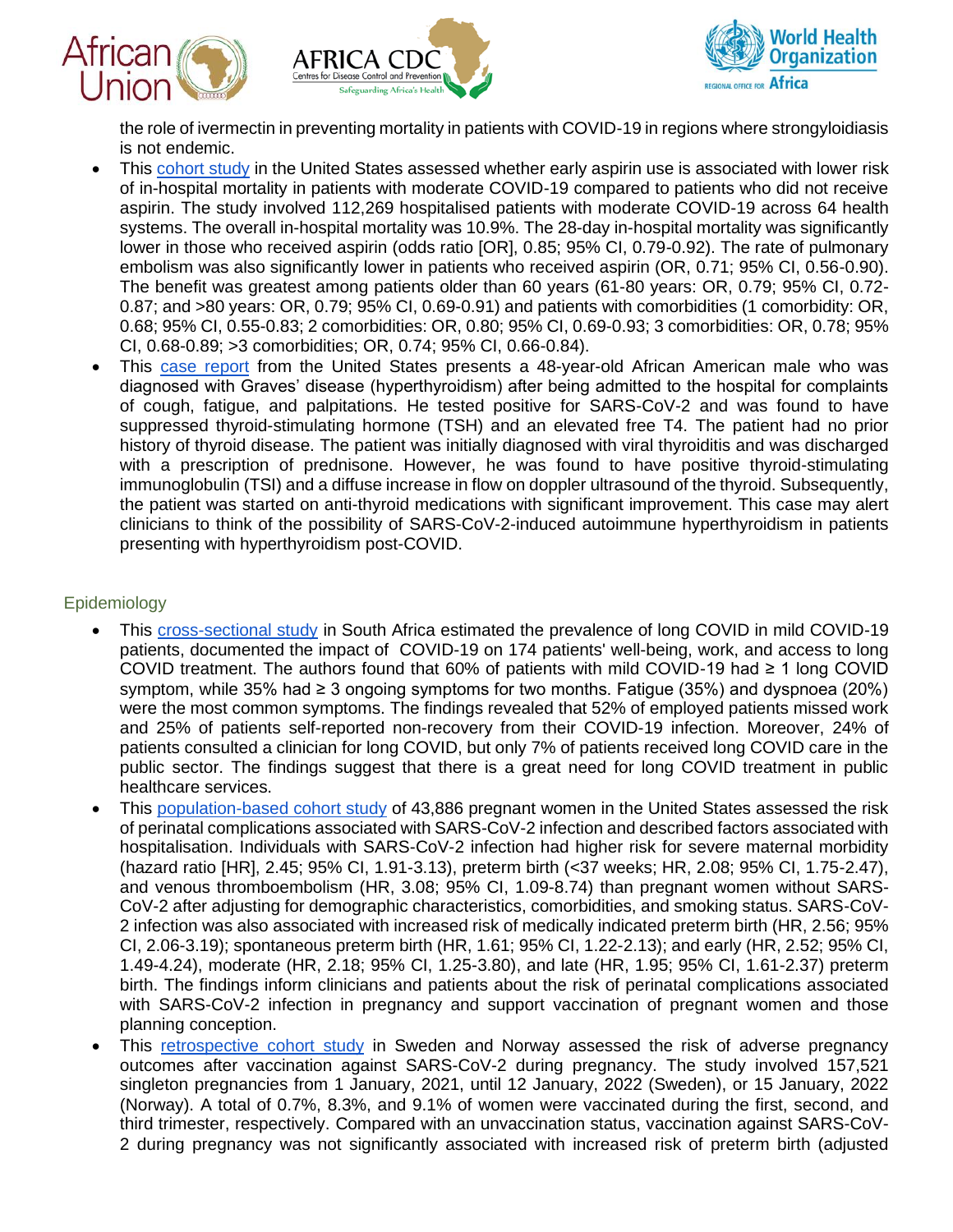





hazard ratio [aHR], 0.98), stillbirth (aHR, 0.86), small for gestational age (adjusted odds ratio [aOR], 0.97), low Apgar score (aOR, 0.97), or neonatal care admission (aOR, 0.97). The findings suggest that COVID-19 vaccination can be safely provided to pregnant women during the second and third trimesters of pregnancy.

- This [decision analytic modelling study](https://jamanetwork.com/journals/jamanetworkopen/fullarticle/2790253?resultClick=1) in South Korea assessed the association of age and susceptibility to the Delta variant of SARS-CoV-2. The study analysed data obtained from 106,866 confirmed COVID-19 patients. A significant difference in age-specific susceptibility to the Delta vs pre-Delta variant was found in the younger age group. After adjusting for social contact patterns and vaccination status, the increase in susceptibility to the Delta vs pre-Delta variant was estimated to be highest in patients aged 10 to 15 years, approximately doubling (1.92-fold increase [95% CI, 1.86-fold to 1.98-fold]), whereas in patients aged 50 years or more, susceptibility to the Delta vs pre-Delta variant remained stable at an approximately 1-fold change (eg, among individuals aged 50-55 years: 0.997 fold [95% CI, 0.989-fold to 1.001-fold). The Delta variant of SARS-CoV-2 was estimated to propagate more easily among children and adolescents than pre-Delta strains, even after adjusting for social contact patterns and vaccination status.
- This [cross-sectional study](https://jamanetwork.com/journals/jamanetworkopen/fullarticle/2790259?resultClick=1) in Japan evaluated the robustness of statistically significant findings from 47 randomised clinical trials (RCTs) for COVID-19 using the fragility index (i.e, the minimum number of participants who would need to have had a different outcome for the RCT to lose statistical significance). Of the 47 RCTs for COVID-19 included, 36 (77%) were studies of the effects of treatment drugs, 5 (11%) were studies of vaccines, and 6 (13%) were of other interventions. A total of 138,235 participants were included in these trials. The median (Interquartile range [IQR]) fragility index of the included trials was 4 (1-11). The medians (IQRs) of the fragility indexes of RCTs of treatment drugs, vaccines, and other interventions were 2.5 (1-6), 119 (61-139), and 4.5 (1-18), respectively. These findings suggest that health care professionals and policy makers should not rely heavily on individual results of RCTs for COVID-19.
- This [case-control study](https://jamanetwork.com/journals/jamapsychiatry/fullarticle/2790554?resultClick=1) in Denmark investigated cognitive impairment, neuropsychiatric diagnoses, and symptoms in survivors of COVID-19 compared with patients hospitalised for non–COVID-19 illness. The study involved 85 COVID-19 survivors and 61 control patients with non–COVID-19 illness matched for age, sex, and intensive care unit admission status. Cognitive status measured by total geometric mean Montreal Cognitive Assessment (MoCA) scores at 6-month follow-up were lower (*p* = .01) among COVID-19 survivors (26.7; 95% CI, 26.2-27.1) than control patients (27.5; 95% CI, 27.0-27.9). The cognitive status improved substantially  $(p = .004)$ , from 19.2 (95% CI, 15.2-23.2) at discharge to 26.1 (95% CI, 23.1-29.1) for 15 patients with COVID-19 with MoCA evaluations from hospital discharge. COVID-19 (19%) and control patients (20%) had a statistically similar risk of newonset psychiatric diagnosis at 6-month follow-up (Odds Ratio, OR = 0.93; 95% CI, 0.39-2.27; *p* = .87).

#### Infection prevention & control

- This [review](https://www.ncbi.nlm.nih.gov/pmc/articles/PMC8941298/) from South Africa presents a synopsis of the global mismanagement of personal protective equipment (PPE) waste and highlights the devastating ramifications of the ensuing environment. The review describe the negative impact of PPE litter on environmental systems on varying levels around the globe. Furthermore, peak plastic loads are transported by Asian rivers and are deposited into the Pacific and Indian Oceans. Beaches and seabed are the major sinks of COVID-19 PPE litter, making benthic organisms to be the most vulnerable. The authors recommend further studies to monitor the impact of COVID-19 PPE litter on the environment and aquatic resources.
- This [review](https://www.ncbi.nlm.nih.gov/pmc/articles/PMC8953301/) article from Bulgaria presents alternative pharmaceutical products individuals can use to provide self-protection against respiratory infections. The authors present contemporary methods of immune- and chemoprophylaxis and their suitability and applicability of these methods in topical mucosal dosage forms for SARS-CoV-2 prophylaxis.

Non-pharmaceutical interventions, social distancing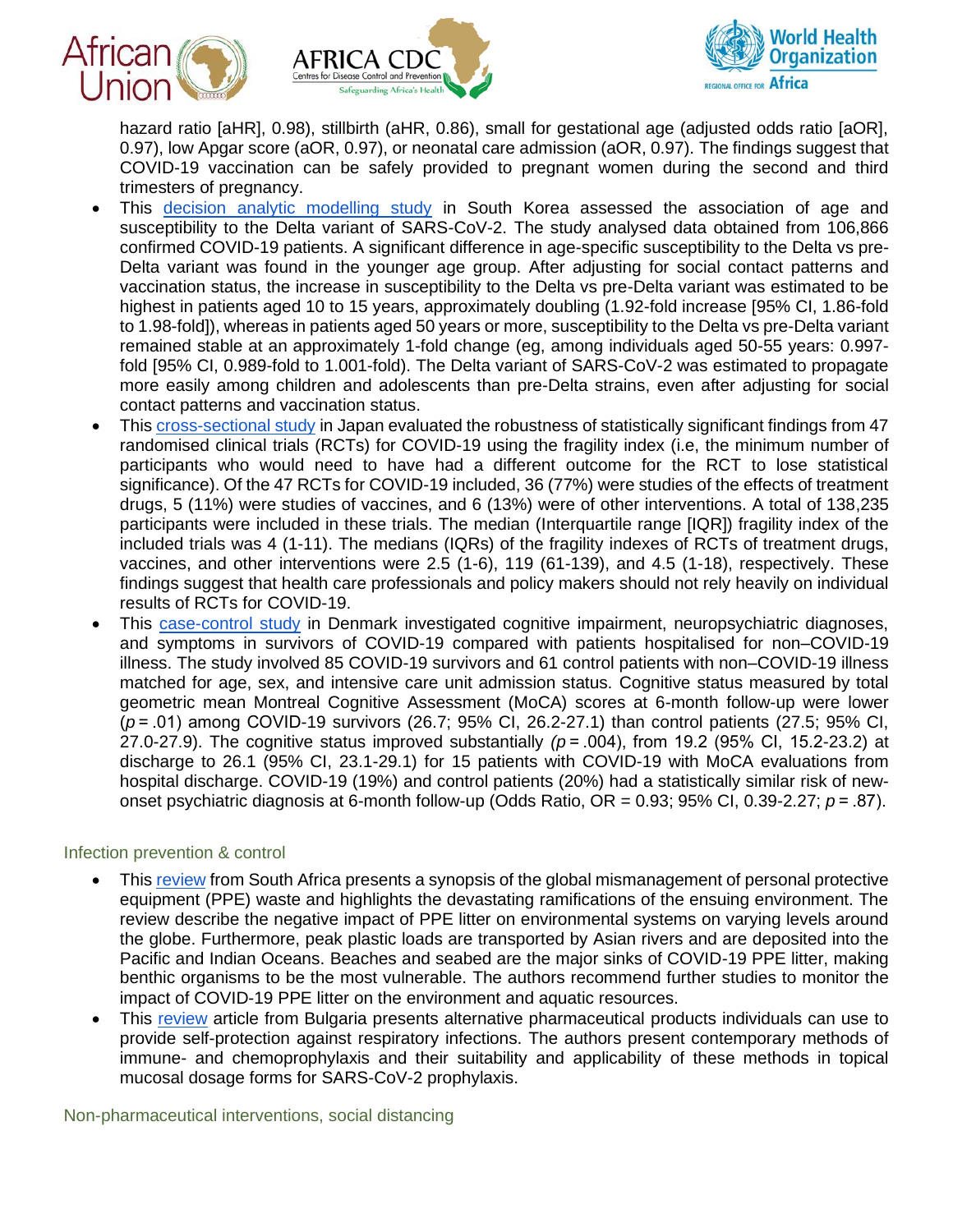





• This [decision analytical modelling study](https://jamanetwork.com/journals/jamanetworkopen/fullarticle/2790518?resultClick=1) in the United States estimated the number of COVID-19 cases and hospitalisations averted nationwide by states' case investigation and contact tracing (CICT) programs. The study used CICT program data from 23 jurisdictions and estimated that 1.11 million cases and 27,231 hospitalisations were averted under a scenario where 80% of interviewed cases and monitored contacts and 30% of notified contacts fully complied with isolation and quarantine guidance, eliminating their contributions to future transmission. As many as 1.36 million cases and 33,527 hospitalisations could have been prevented if all interviewed cases and monitored contacts had entered into and fully complied with isolation and quarantine guidelines upon being interviewed or notified. Across both scenarios and all jurisdictions, CICT averted an estimated median of 21.2% (range, 1.3%- 65.8%) of the cases not prevented by vaccination and other nonpharmaceutical interventions.

#### **D. Clinical Trials Updates**

## **Key updates:**

- Vaccine trials:
	- On 28th March 2022, [Vaxxinity announced initial dosing participants in a Phase 3 pivotal trial of UB-](https://ir.vaxxinity.com/news-releases/news-release-details/vaxxinity-announces-first-participant-dosed-phase-3-study-next)[612, the COVID-19 booster candidate.](https://ir.vaxxinity.com/news-releases/news-release-details/vaxxinity-announces-first-participant-dosed-phase-3-study-next) UB-612 is the first multitope subunit protein/peptide-based vaccine candidate for SARS-CoV-2, which is designed to activate both B and T-cell arms of the immune system. Phase 1 and Phase 2 trials of UB-612 conducted in ~4000 participants have shown UB-612 to be well tolerated with no vaccine-related serious adverse events. The most striking findings were induction of long lasting virus neutralising antibodies, broad T-cell immunity against SARS-CoV-2 variants and a strong booster memory recall inducing high levels of neutralising antibodies against Delta and Omicron variants. The pivotal, head-to-head Phase 3 heterologous booster trial will evaluate the potential for UB-612 to boost immunity against COVID-19 in people who have been fully vaccinated with an mRNA (BNT162b2), adenovirus vector (ChAdOx1-S), or inactivated virus (Sinopharm BIBP) COVID-19 vaccine. The primary objective of this active-controlled, randomised, multicenter study is to determine non-inferiority of UB-612-stimulated neutralising antibodies versus the three comparator vaccines. Additionally, neutralising antibodies against Omicron and other variants, non-neutralising functional antibodies and T cell responses will be analyzed as part of secondary and exploratory objectives. Clinical trial registration #: (NCT05293665)
	- On 25th March 2022, [Novavax announced that its protein-based COVID-19 vaccine, NVX-CoV2373 is](https://ir.novavax.com/2022-03-25-Novavax-Announces-Participation-in-Two-Booster-Studies-Using-its-COVID-19-Vaccine)  [included in two trials to evaluate the safety, immunogenicity, and reactogenicity](https://ir.novavax.com/2022-03-25-Novavax-Announces-Participation-in-Two-Booster-Studies-Using-its-COVID-19-Vaccine) of the vaccine as a [booster amidst the ongoing COVID-19 pandemic.](https://ir.novavax.com/2022-03-25-Novavax-Announces-Participation-in-Two-Booster-Studies-Using-its-COVID-19-Vaccine) Both trials have initiated participant enrollment and will help to extend the knowledge of a range of vaccines, including Novavax' COVID-19 vaccine, as possible boosters following primary immunization. The Phase 1/2 trial is to assess homologous and heterologous boosting regimens in approximately 1,130 healthy individuals aged 18 years or older received a primary series of a COVID-19 vaccine of whom 180 will receive NVX-CoV2373 as a heterologous booster. Participants will be given a third dose (> 12 weeks later) of either NVX-CoV2373 or one of the three COVID-19 vaccines and followed for 12 months. The Phase 3 trial, which is an observer-blinded, has started enrolling approximately 1,000 participants aged 18 years or older at two centers in Abu Dhabi. The trial aims to evaluate the safety and immunogenicity of a single booster dose of Novavax COVID-19 vaccine in adults previously vaccinated with Sinopharm's COVID-19. Participants will be followed for six months after reciept of the booster. Clinical trial registration #: (NCT04889209 & NCT05249816)
	- On 25<sup>th</sup> March 2022, Icosavax announced topline interim results from its ongoing Phase 1/2 clinical [trial of IVX-411, a VLP vaccine candidate displaying the SARS-CoV-2 receptor-binding domain \(RBD\).](https://investors.icosavax.com/news-releases/news-release-details/icosavax-announces-topline-interim-phase-12-results-ivx-411) The ongoing Phase 1/2 clinical trial (IVX-411-01) is a randomised, observer-blinded, placebo-controlled study to evaluate the safety and immunogenicity of IVX-411 in SARS-CoV-2 naïve (N=84) and previously vaccinated (N=84) adults 18 to 69 years of age. Naïve subjects received two doses, given 28 days apart, of IVX-411 at 5, 25 or 125 ug dosage levels or placebo, with or without adjuvant. Previously vaccinated subjects were boosted with a single dose of IVX-411 at 5, 25 or 125 ug or placebo, with or without adjuvant, at 3-6 months following completion of primary licensed vaccine regimen (mRNA or adenoviral). A supplemental analysis was also conducted to assess whether sera from subjects immunized with IVX-411 neutralise the SARS-CoV-2 Omicron variant. IVX-411 was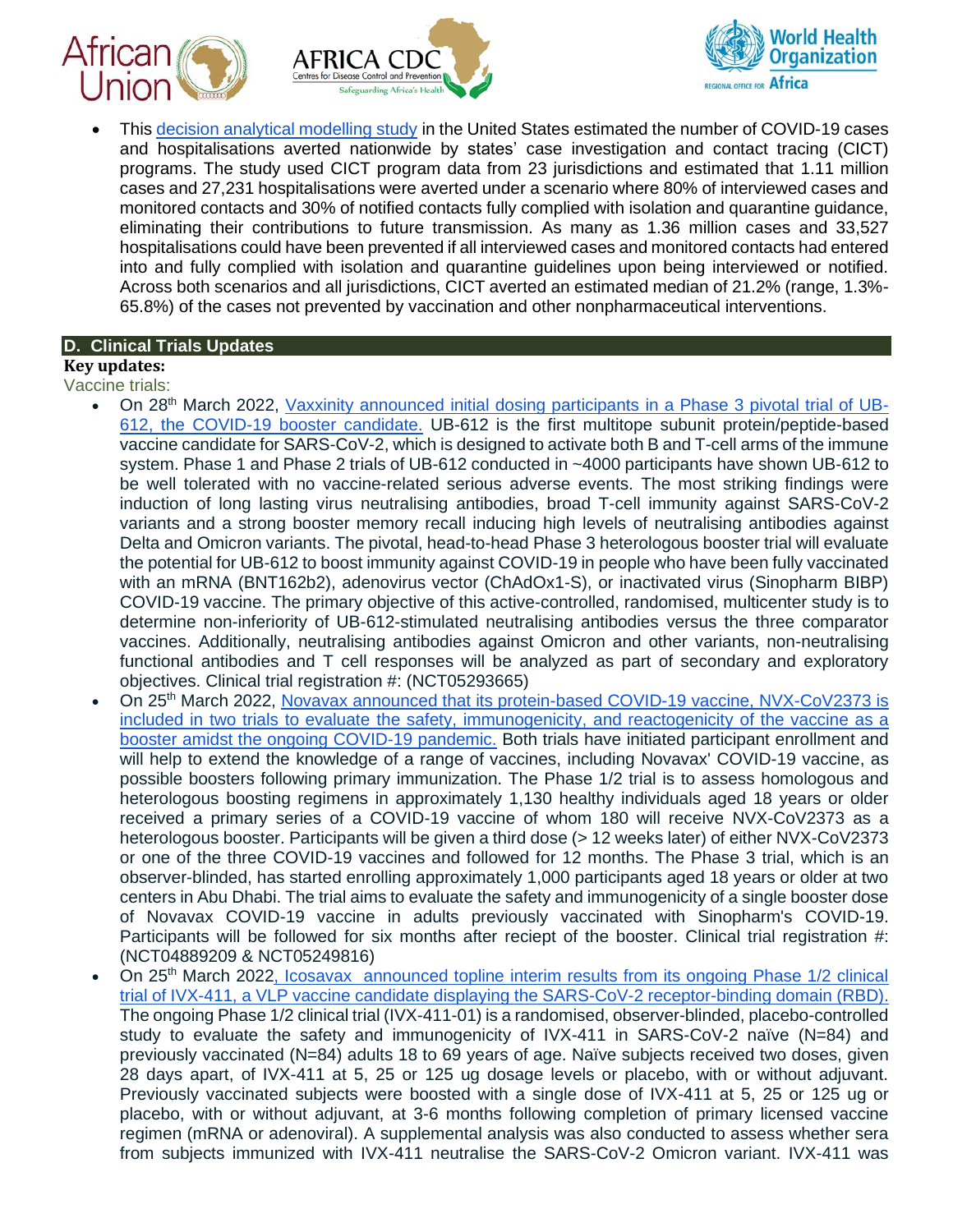





generally safe and well-tolerated. In the naïve setting, a clear adjuvant effect on immunogenicity and a dose response were observed at day 49 (or three weeks following the second dose), responses were up to 154 IU/mL across dosage groups in the live virus neutralisation assay (HCS: 281 IU/mL), and up to 592 BAU/mL across groups in the spike IgG assay (HCS: 361 BAU/mL). In previously vaccinated subjects, pre- versus post-boost fold increases of up to 5x (599 IU/mL) for wild type virus were observed at day 28 post boost. For the Omicron variant, neutralising antibody titers were up to 8-fold lower than observed for wild type virus in the same assay.

- On 23rd March 2022, [Moderna announced positive interim data from the Phase 2/3 KidCOVE study of](https://investors.modernatx.com/news/news-details/2022/Moderna-Announces-its-COVID-19-Vaccine-Phase-23-Study-in-Children-6-Months-to-Under-6-Years-Has-Successfully-Met-Its-Primary-Endpoint/default.aspx)  [the Moderna COVID-19 vaccine \(mRNA-1273\) in children 6 months to under 2 years and 2 years to](https://investors.modernatx.com/news/news-details/2022/Moderna-Announces-its-COVID-19-Vaccine-Phase-23-Study-in-Children-6-Months-to-Under-6-Years-Has-Successfully-Met-Its-Primary-Endpoint/default.aspx)  [under 6 years of age.](https://investors.modernatx.com/news/news-details/2022/Moderna-Announces-its-COVID-19-Vaccine-Phase-23-Study-in-Children-6-Months-to-Under-6-Years-Has-Successfully-Met-Its-Primary-Endpoint/default.aspx) KidCOVE is a randomised, observer-blind, placebo-controlled study to evaluate the safety, tolerability, and immunogenicity of two doses of mRNA-1273 given to healthy children 28 days apart. Approximately 11,700 pediatric participants in the U.S. and Canada were enrolled into the trial in 3 age groups (6 to <12 years, 2 to <6 years, and 6 months to <2 years). Interim analysis showed a robust neutralising antibody response in all age groups after a 25 µg two-dose primary series of mRNA-1273 along with a favorable safety profile. Two 25 μg doses of mRNA-1273 vaccine in participants 6 months to <6 years met the primary endpoint with robust neutralising antibody titers similar to adults. mRNA-1273 was generally well tolerated in this age group. Although not a primary endpoint, the vaccine efficacy of mRNA-1273 against the COVID 19 infection during the Omicron wave was consistent with the lower two-dose effectiveness against Omicron seen in adults. Clinical trial registration #: (NCT04796896).
- On 21st March 2022, [Mount Sinai Icahn School of Medicine COVID 19 Clinical Trials Unit announced](https://www.mountsinai.org/about/newsroom/2022/mount-sinai-launches-phase-one-us-trial-of-ndvhxps-an-egg-based-investigational-covid-vaccine-in-healthy-adults-previously-immunized-against-covid)  [the launch of a Phase 1, open-label, placebo-controlled study to evaluate the safety and](https://www.mountsinai.org/about/newsroom/2022/mount-sinai-launches-phase-one-us-trial-of-ndvhxps-an-egg-based-investigational-covid-vaccine-in-healthy-adults-previously-immunized-against-covid)  [immunogenicity of an egg-based COVID-19 vaccine in healthy, vaccinated adults who have never been](https://www.mountsinai.org/about/newsroom/2022/mount-sinai-launches-phase-one-us-trial-of-ndvhxps-an-egg-based-investigational-covid-vaccine-in-healthy-adults-previously-immunized-against-covid)  [infected with COVID-19.](https://www.mountsinai.org/about/newsroom/2022/mount-sinai-launches-phase-one-us-trial-of-ndvhxps-an-egg-based-investigational-covid-vaccine-in-healthy-adults-previously-immunized-against-covid) The egg-based vaccine called NDV-HXP-S contains a recombinant Newcastle disease virus that expresses the spike protein of SARS-CoV-2. It does not contain any adjuvants or preservatives and may have the potential to provide additional immunity against COVID-19. Study participants will receive one of two dose levels of the NDV-HXP-S vaccine as an intranasal, intramuscular, or combined intranasal/intramuscular administration, or placebo. The study is currently being studied in clinical trials in Mexico, Thailand, Brazil, and Vietnam. Clinical trial registration #: (NCT05181709).
- On 17th March 2022, [Moderna announced that it has submitted a request to the U.S. Food and Drug](https://investors.modernatx.com/news/news-details/2022/Moderna-Submits-Amendment-to-the-Emergency-Use-Authorization-for-an-Additional-Booster-Dose-of-its-COVID-19-Vaccine-in-the-U.S/default.aspx)  [Administration \(FDA\) for an amendment to the emergency use authorization \(EUA\) to allow for a fourth](https://investors.modernatx.com/news/news-details/2022/Moderna-Submits-Amendment-to-the-Emergency-Use-Authorization-for-an-Additional-Booster-Dose-of-its-COVID-19-Vaccine-in-the-U.S/default.aspx)  dose of the mRNA-1273 [COVID-19 vaccine in adults 18 years of age and older who have received an](https://investors.modernatx.com/news/news-details/2022/Moderna-Submits-Amendment-to-the-Emergency-Use-Authorization-for-an-Additional-Booster-Dose-of-its-COVID-19-Vaccine-in-the-U.S/default.aspx)  [initial booster of any of the authorized or approved COVID-19 vaccines.](https://investors.modernatx.com/news/news-details/2022/Moderna-Submits-Amendment-to-the-Emergency-Use-Authorization-for-an-Additional-Booster-Dose-of-its-COVID-19-Vaccine-in-the-U.S/default.aspx) The request to include adults over 18 years of age provides flexibility for the U.S. Centers for Disease Control and Prevention (CDC) and healthcare providers to determine the appropriate use of an additional booster dose of mRNA-1273, including for those at higher risk of COVID-19 due to age or comorbidities. This submission is based in part on recently published data generated in the United States and Israel following the emergence of Omicron.
- On 17th March 2022, [Moderna announced that Health Canada has approved the use of Moderna's](https://investors.modernatx.com/news/news-details/2022/Health-Canada-Authorizes-Modernas-COVID-19-Vaccine-in-Children-6-11-Years/default.aspx)  [mRNA COVID-19 vaccine, SPIKEVAX, in a two-dose series of 50 µg per dose for active immunization](https://investors.modernatx.com/news/news-details/2022/Health-Canada-Authorizes-Modernas-COVID-19-Vaccine-in-Children-6-11-Years/default.aspx)  [to prevent COVID-19 in children aged 6 to11 years.](https://investors.modernatx.com/news/news-details/2022/Health-Canada-Authorizes-Modernas-COVID-19-Vaccine-in-Children-6-11-Years/default.aspx) The approval was based on data analysed from a randomised, observer-blind, placebo-controlled Phase 2/3 "KidCOVE" study to evaluate the safety, tolerability, reactogenicity, and effectiveness of SPIKEVAX (mRNA-1273) given to healthy children 28 days apart. Data from over 4,000 children demonstrated that vaccination of children aged 6 to11 years with a 50 μg mRNA-1273 primary series is associated with non-inferior anti-SARS-CoV-2 neutralising antibody responses when compared to that in individuals 18 to 25 years old from the Phase 3 COVE study. Positive direct efficacy of two 50 μg doses of mRNA-1273 was also demonstrated, and vaccination was generally well tolerated. Clinical trial registration #: (NCT04796896).
- On 15<sup>th</sup> March 2022, *Pfizer announced submission of an application to the U.S. Food and Drug* [Administration \(FDA\) for Emergency Use Authorization \(EUA\) of an additional booster dose for adults](https://www.pfizer.com/news/press-release/press-release-detail/pfizer-and-biontech-submit-us-emergency-use-authorization)  [65 years of age and older who have received an initial booster of any of the authorized or approved](https://www.pfizer.com/news/press-release/press-release-detail/pfizer-and-biontech-submit-us-emergency-use-authorization)  [COVID-19 vaccines.](https://www.pfizer.com/news/press-release/press-release-detail/pfizer-and-biontech-submit-us-emergency-use-authorization) The submission is based on two real-world data sets from Israel analyzed at a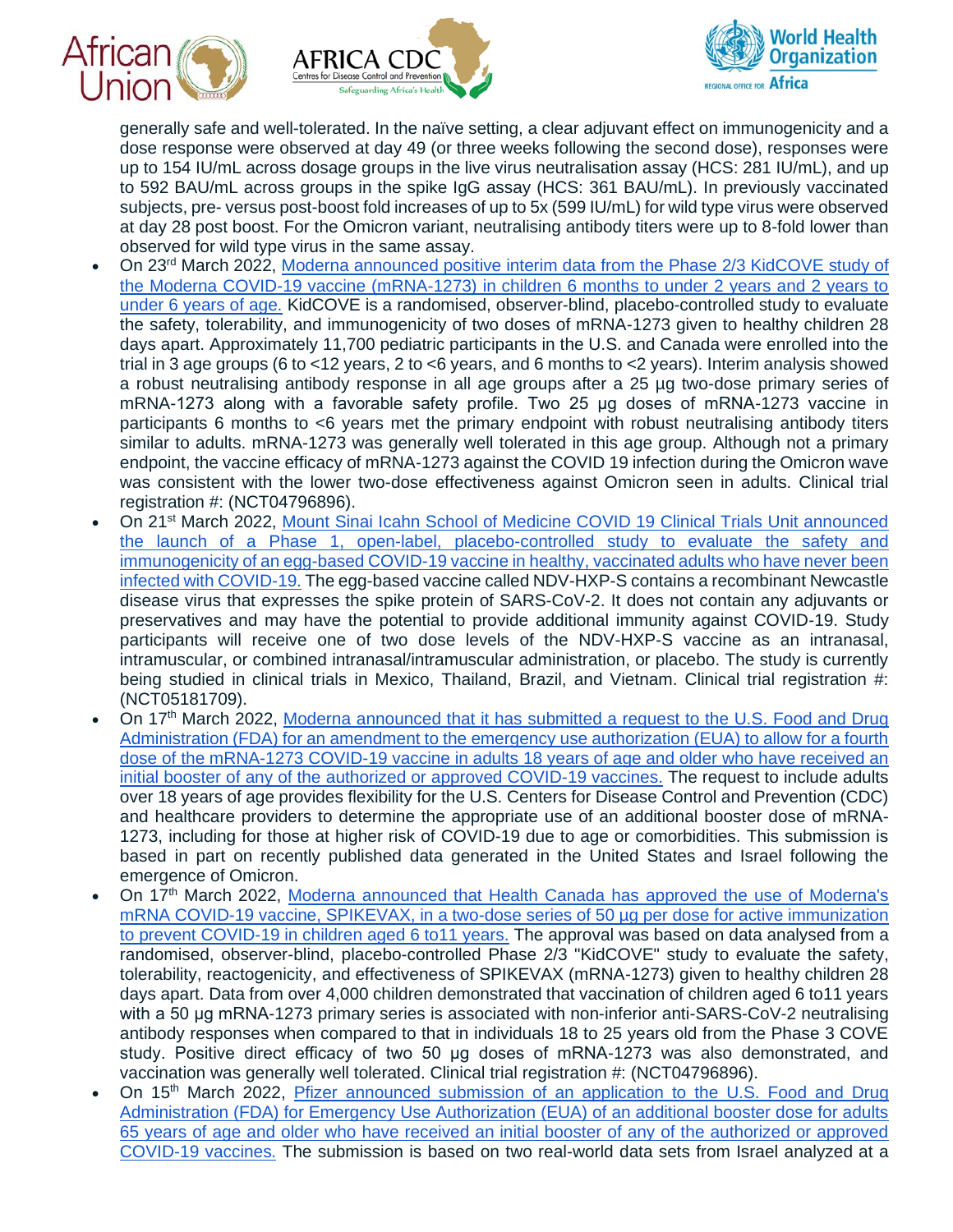





time when the Omicron variant was widely circulating. The rates of confirmed infections were 2 times lower and rates of severe illness were 4 times lower among individuals who received an additional booster dose of Pfizer-BioNTech COVID-19 Vaccine compared to individuals who received only an initial booster.

• On 14<sup>th</sup> March 2022, GeoVax announced the engagement of CATO SMS to manage GeoVax's two [ongoing Phase 2 clinical trials of its vaccine candidate, GEO-CM04S1, against SARS-CoV-2.](https://www.geovax.com/investors/news/geovax-retains-cato-sms-to-manage-two-phase-2-covid-19-vaccine-clinical-trials) GEO-CM04S1 is a synthetic, non-replicating modified vaccinia Ankara (MVA) vaccine vector, developed as a double recombinant vectored vaccine to stimulate potent humoral and cellular immune responses against both the spike (S) and nucleocapsid (N) proteins of the SARS-CoV-2 virus. Upon immunization, the vaccine vector infects cells at the local injection site, leading to the expression of the SARS-CoV-2 antigens that are visible to the immune system. GEO-CM04S1 can likely provide additional recognition elements to the immune system over a homologous boost from mRNA vaccines alone, such as those developed by Moderna or Pfizer/BioNTech, which are directed only toward the S protein. The GEO-CM04S1 vaccine's MVA strongly induce T cell responses even in a background of immunosuppression. Because GEO-CM04S1 targets both S and N antigens, the vaccine may offer greater protection and durability against the significant sequence variation observed with the S antigen among variants of concern such as Omicron. Clinical trial registration #: (NCT04977024 & NCT04639466).

### Therapeutics trials:

• On 16th March 2022, [Shanghai Junshi Biosciences Biosciences announced the first patient was dosed](https://portalvhds1fxb0jchzgjph.blob.core.windows.net/press-releases-attachments/1396606/HKEX-EPS_20220316_10156415_0.PDF)  in the [Phase 3 trial of VV116 for the treatment of moderate to severe COVID-19.](https://portalvhds1fxb0jchzgjph.blob.core.windows.net/press-releases-attachments/1396606/HKEX-EPS_20220316_10156415_0.PDF) The study is an international multicenter, randomised, double-blind, controlled Phase 3 study to evaluate the efficacy and safety of VV116 against standard therapy in subjects with moderate to severe COVID-19. The primary endpoint is the percentage of patients who progress to critical/severe COVID-19 patients or all-cause mortality within 29 days. VV116 is an oral nucleoside analog anti-SARS-CoV-2 investigational drug jointly developed by Junshi Biosciences and Vigonvita Life Sciences. Clinical trial registration #: (NCT05242042).

#### Immunotherapies trials:

- On 28<sup>th</sup> March 2022, Capricor announced the Phase 2, INSPIRE study evaluating a single-dose [intravenous infusion of CAP-1002 as a potential treatment option for hospitalised patients with](https://feeds.issuerdirect.com/news-release.html?newsid=7331752310796399)  [advanced symptoms of COVID-19 met the study's](https://feeds.issuerdirect.com/news-release.html?newsid=7331752310796399) primary safety objective. CAP-1002 consists of allogeneic cardiosphere-derived cells, or CDCs, a type of progenitor cell that has been shown in preclinical and clinical studies to exert potent immunomodulatory activity and is being investigated for the potential to modify the immune system's activity to encourage cellular regeneration. All efficacy endpoints were exploratory as the study was not powered to detect treatment differences. In the study of 63 randomised patients, 31% were admitted to the ICU prior to initiation of treatment. The WHO ordinal scale indicated severe disease in 82% of patients (range: 0-8, median 5). The results showed that CAP-1002 was safe, well tolerated and consistent with the historically observed safety profile of the therapy. Overall mortality in the study was 20%, with 6 deaths in the placebo group and 5 deaths in the CAP-1002 group ( $n=11$ ;  $p=NS$ ). Clinical trial registration #: (NCT04338347)
- On 28th March 2022, [AstraZeneca reported Evusheld \(tixagevimab co-packaged with cilgavimab\), a](https://www.astrazeneca.com/content/astraz/media-centre/press-releases/2022/evusheld-approved-in-the-eu-for-covid-19.html)  [long-acting antibody combination, has been granted marketing authorisation in the European Union](https://www.astrazeneca.com/content/astraz/media-centre/press-releases/2022/evusheld-approved-in-the-eu-for-covid-19.html)  [\(EU\) for the pre-exposure prophylaxis \(prevention\) of COVID-19 in a broad population of adults and](https://www.astrazeneca.com/content/astraz/media-centre/press-releases/2022/evusheld-approved-in-the-eu-for-covid-19.html)  [adolescents aged 12 years and older weighing at least 40 kg.](https://www.astrazeneca.com/content/astraz/media-centre/press-releases/2022/evusheld-approved-in-the-eu-for-covid-19.html) The aproval based on Phase III PROVENT trial showing a significant 77% risk reduction in developing symptomatic COVID-19, with protection lasting at least six months. The Phase 3 trial is a randomised, double-blind, placebocontrolled, multi-centre assessing the safety and efficacy of a single 300mg dose of AZD7442 compared to placebo for the prevention of COVID-19. The trial was conducted in 87 sites in the US, UK, Spain, France and Belgium. 5,197 participants were randomised in a 2:1 ratio to receive a single intramuscular (IM) dose of either 300mg of AZD7442 ( $n = 3460$ ) or saline placebo ( $n = 1.737$ ), administered in two separate, sequential IM injections. The primary efficacy endpoint was the first case